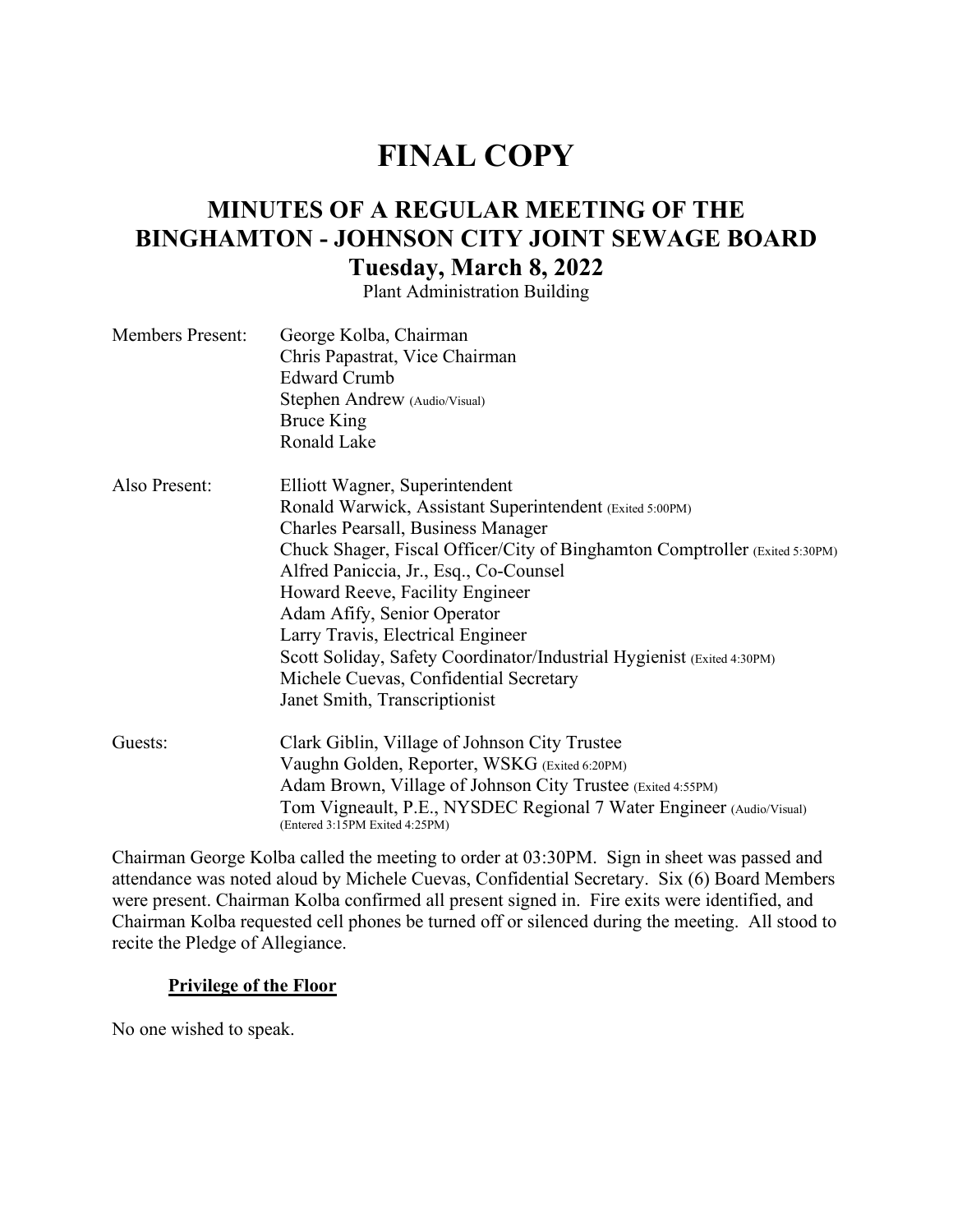## **Meeting Minutes Approval**

**Edward Crumb made a motion to approve the submitted December 23, 2021 Special Meeting Draft Board Meeting Minutes with the suggested changes made and as contained in the Board Folders. Motion seconded by Bruce King. Motion carried. 6/0**

**Edward Crumb made a motion to approve the submitted February 8, 2022 Regular Draft Board Meeting Minutes with the suggested changes made and as contained in the Board Folders. Motion seconded by Bruce King. Abstained. Ron Lake. Motion carried. 5/0/1 (RL)**

**Edward Crumb made a motion to approve the submitted February 23, 2022 Special Emergency Meeting Draft Board Meeting Minutes with the suggested changes made and as contained in the Board Folders. Motion seconded by Steve Andrew. Abstained. Chris Papastrat. Motion carried. 5/0/1 (CP)**

## **Superintendent's Report**

Elliott Wagner presented the Superintendent's Report, copies of which were distributed in the Board folders.

Superintendent Wagner overviewed the report as well as the charts in the report and stated that today was day 19 of the clean-up and recovery from the flooding incident of February 18, 2022. He reiterated the incident and described the process taken to include all the required notifications and stabilizations before further assessment could be made. Superintendent Wagner briefed the Board with the particulars of the clean-up thus far, commending Plant Personnel for their efforts. The Electrical/Instrumentation Dept. staff, Mechanics, Operators and Trainee Operators 1, 2, 3 and 4 as well as Management staff, Electrical Engineer and the Business Manager have exhibited a tireless dedication during this ongoing clean-up.

Superintendent Wagner spoke on all the current needs and concerns which would require immediate support and action to be in place for continuity in the clean-up and recovery. He reminded all how critical getting the Plant's effluent back to standards is to the protection of the Susquehanna River and the Chesapeake Bay Watershed; that the return to previous effluent quality prior to this event is of the utmost importance not only to our community but to all communities along the 440 miles of the Susquehanna River and the entire Chesapeake Bay; that the entire Chesapeake Bay is affected by how we react to the cleanup of this emergency and urges the Board to keep that in mind.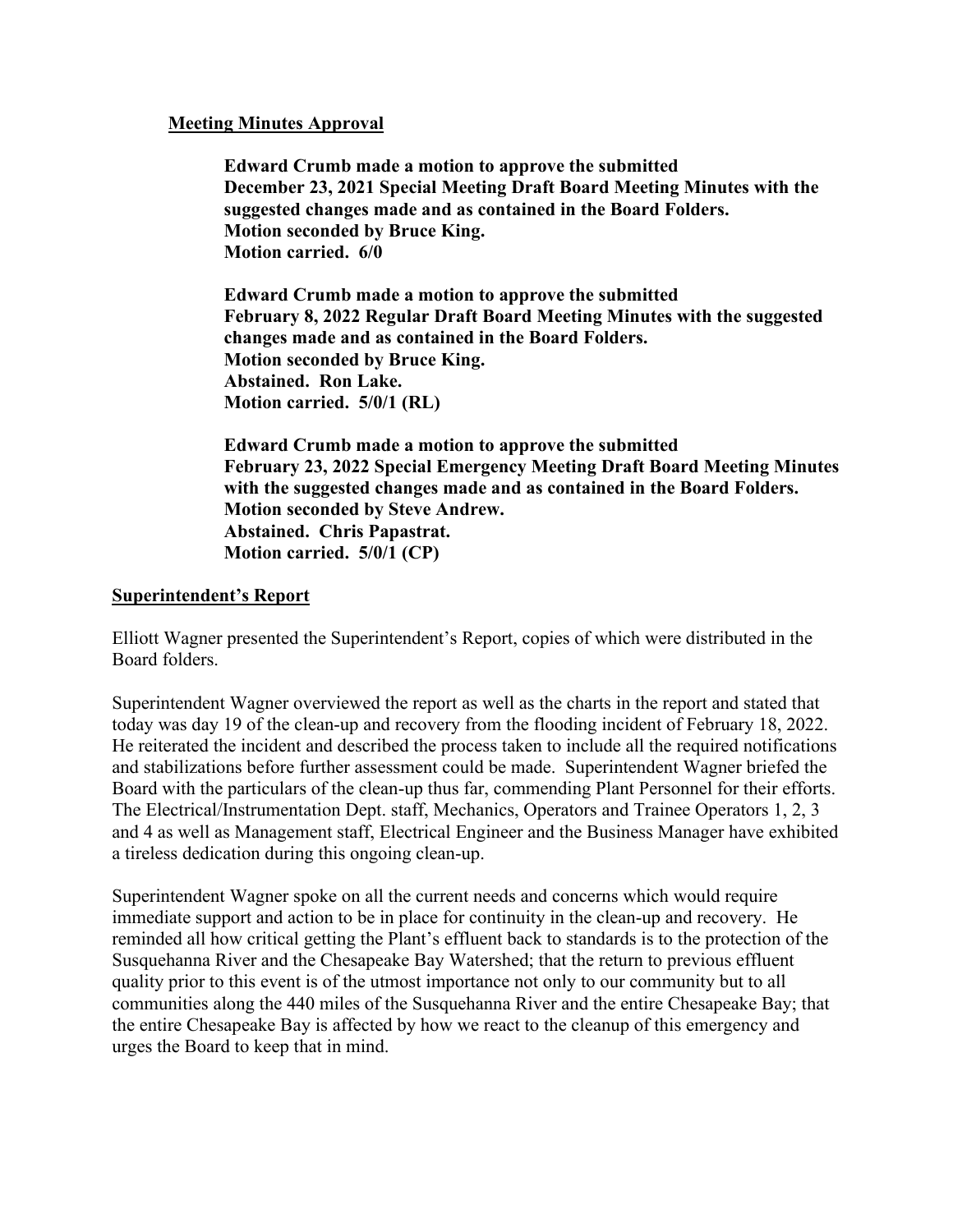On another note, on behalf of Senior Operator Afify, Superintendent Wagner made a request to the Board to allow the use of an available conference room in the building for interested Operators and Junior Operators to form study groups thereby supporting their efforts and motivation to advance in this field. These employees would meet together on their own time reviewing the examination educational materials required to further advance their positions with the respective certificates. All Board members concurred.

Superintendent Wagner continued by asking the Board to quickly review the chart and graph which were provided in the Board's folders and notice the jump in the readings as of February 19, 2022 to realize the importance of quick and decisive measures needed to get those numbers back on track. He also made a request that the Board members go on-site to see the extensive scope of work remaining, adding that without the quick thinking of the Assistant Superintendent, Facility Engineer, and Senior Operator and all the other Operators on duty that day this Plant could be facing a significantly worse situation.

Addressing the work and scope remaining, Superintendent Wagner pressed the need for immediate support and means to expedite cleanup measures such as funding for vendor contracts, all equipment assessments, repairs, and other purchases. There is a dire need to have these in place right now to advance to a better point of recovery and to free up some of the Plant Staff to continuously run the day-to-day operations of the facility and get back on track to meet the SPDES Permit.

# February Superintendent Report 3/8/2022

The Plant was continuing its run of 22 continuous months meeting the permit until 2/18/2022. The CN Gallery flooded that day after a viewport in CN-1 separated from the Cell wall causing flooding of the entire CN Gallery as well as a portion of the (Generator/Switchgear) Building 9 basement. The plant was pumping approximately 62 MGD at the time.

Operators reacted as the CN SCADA system began to fail, determining the extent of the failure operators proceeded to close valves feeding the CN cells, temporarily turning off the Main influent pumps for approximately 5 minutes.

Operators then stabilized all active processes and by-passed the De-Nitrification cells to ensure they were not damaged. Operators then ensured UV Disinfection was operating at 100%.

An NYALERT notification was issued, and the DEC Region 7 Representative was called. Contact was made with Superintendent, Mayors, Design Engineer, and associated contractors.

Operators began the dewatering phase of the Gallery, Generator Building basement and assessing the extent of the damage.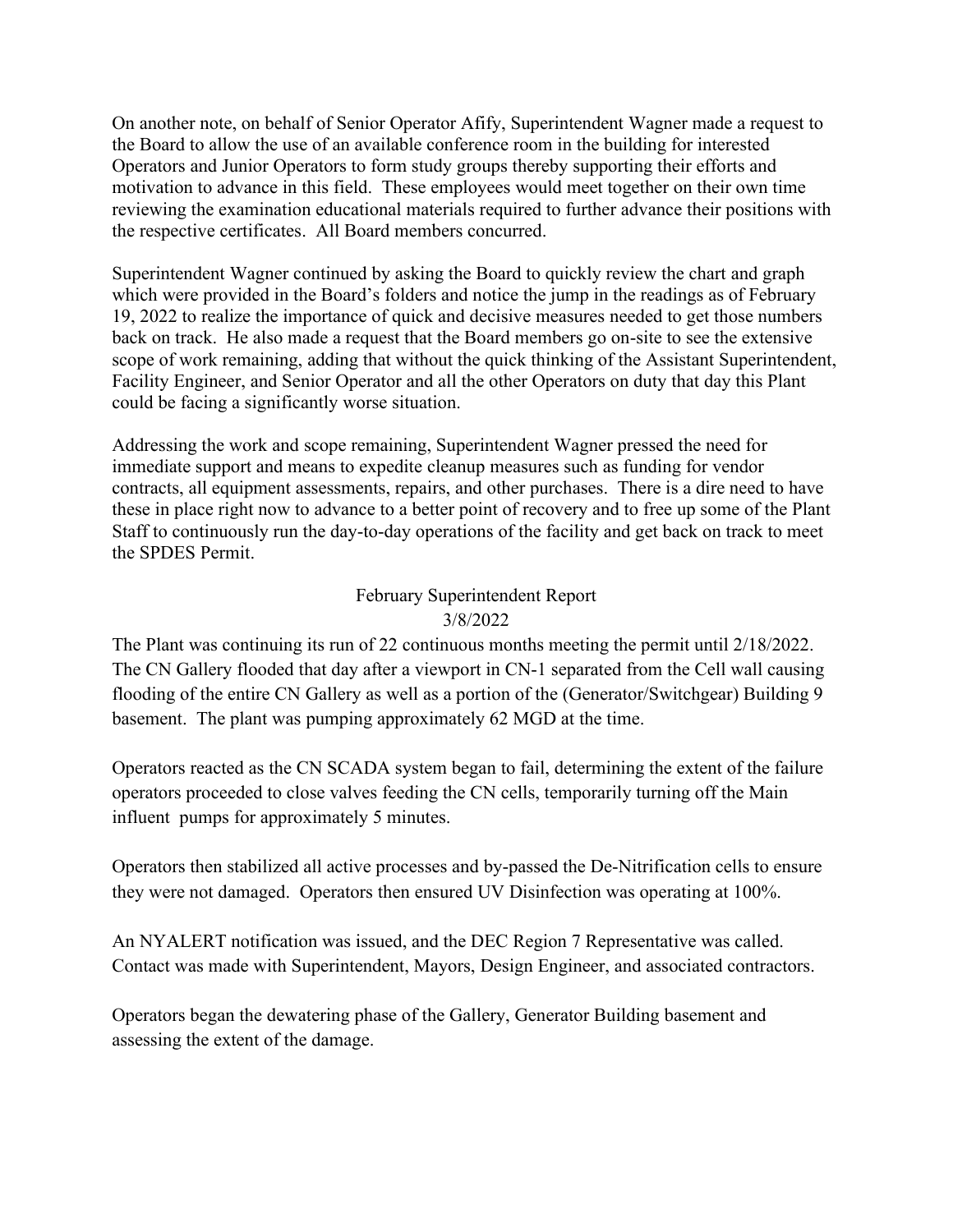Once dewatered to allow entry, Operators began shoveling the media away from equipment. This allowed access for Plant Personnel and engineers to begin to assess the damage.

The DEC has asked for daily updates.

CN-8 and DN-4, which have similar viewports, have been drained.

Plant will start Chlorinating to help disinfection process. This was cleared by the DEC Friday.

Plant personnel have done an amazing job during the cleanup effort removing approximately 22 tons of media with shovels, while Koberlein Environmental has removed approximately 38 Tons with a vac truck. The Plant Electrical Department has set up temporary lighting and power as well as a 480-volt trash pump for filtration media removal. We still have a long way to go with cleanup and disinfection.

Items to get back to meeting permit:

Entering contracts with Contractors and vendors, cleaning and disinfection for the CN Gallery, Generator Building Basement, replacing all damaged equipment and wiring as necessary, procuring media and installation of same, checkout and start-up the system with help from the Process engineer. Addressing like cells so this doesn't happen again.

We will continue to remind everyone of how critical our effluent is to the protection of the Susquehanna and the Chesapeake Bay watershed. Making the return to previous effluent quality of utmost importance, not only to our community, but the communities along the entire Susquehanna River and The Chesapeake Bay.

# Thank you

After Board discussion about moving forward it was determined to create a subcommittee to approve contracts and/or payments for cleanup and to request a letter from Traveler's Insurance detailing coverage for this emergency rather than the email which was received.

> **Edward Crumb made a motion the Board approves the ServPro Authorization to Perform Services and Direction of Payment agreement as negotiated for us by Counsel in the reserve price of \$325,000.00 to be encumbered against and paid for from J8130.55410 (Professional Services) to the extent of \$150,000.00, J8130.54804 to the extent of \$25,000.00 (Sludge and Waste Removal), and JH8130.554039 (Professional Services for Capital Projects) to the extent of \$150,000.00 and authorizes the Chairman to sign the same on behalf of the Board. Motion seconded by Steve Andrew. Motion carried. 6/0**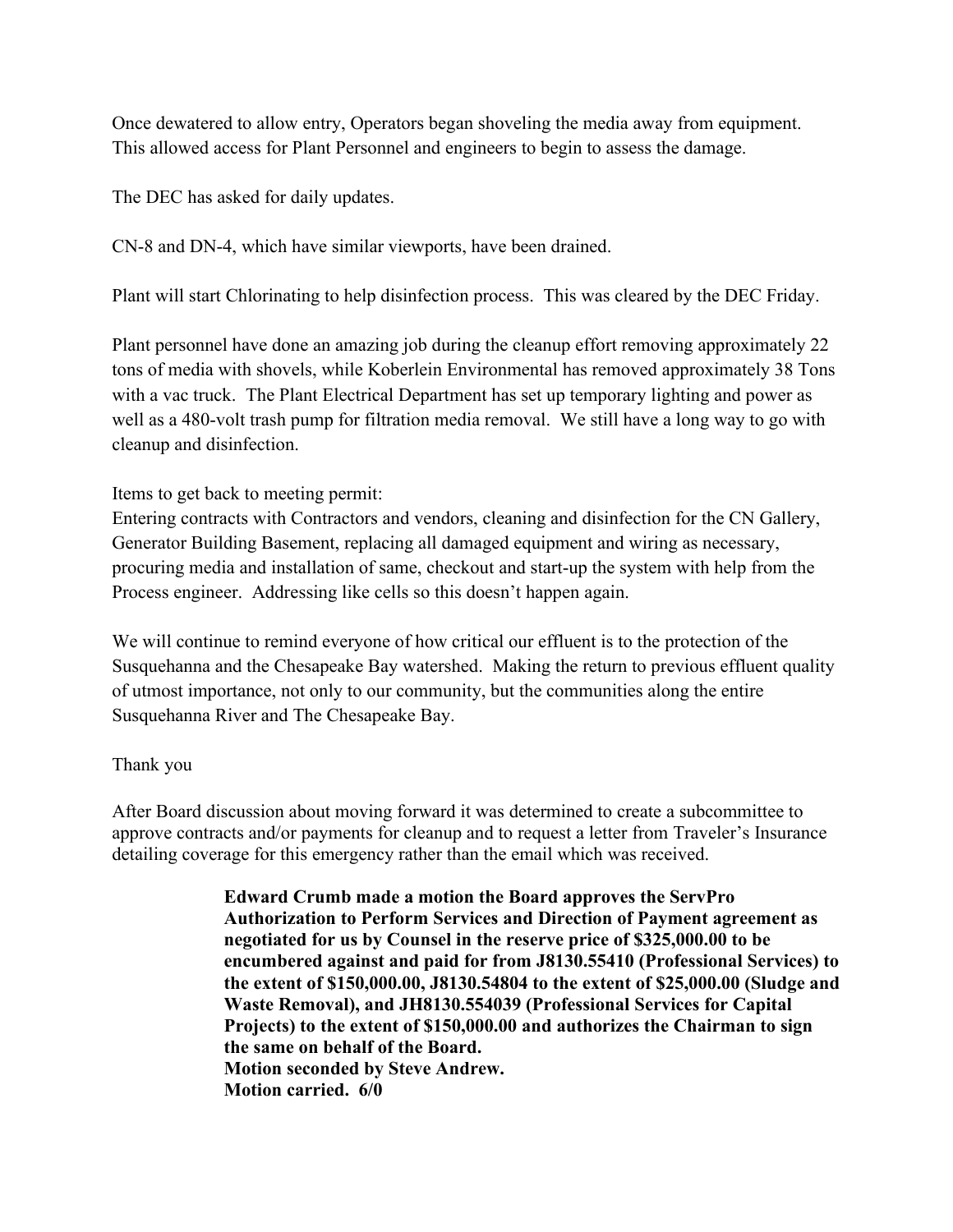**Edward Crumb made a motion that the Board accepts the proposal from the Niland Group of Syracuse dated March 2, 2022, and authorizes Chairman to**  sign **the contract for public adjuster services as soon as possible. Motion seconded by Bruce King. Motion carried. 6/0** 

**Edward Crumb made a motion in supplement to the previous motion that budget line J8130.54410.CNBAF be created to fund and pay any public adjuster fees not taken out of the insurance recovery payments. Motion seconded by Bruce King. Motion carried. 6/0** 

# **Fiscal Officer's Report**

Chuck Shager presented the Fiscal Officer's report, a copy of which was distributed in the Board folders.

Mr. Shager reported that everything is in line and that the pending Vestal water billing agreement is ready to be addressed by the Board later in this meeting.

Mr. Crumb then presented the Lead Agency Capital Project Chart Report and Graph Report that was distributed in the Board folders. He explained how to review the Chart Report, as well as the color-coding system and the scaling of the graphs in the Graph Report detailing the various lines in the financials.

#### **Business Manager's Report**

Overviewing his Business Manager's Report, copies of which were distributed in the Board's folders, Mr. Pearsall requested approval to purchase Sodium Hypochlorite.

> **Edward Crumb made a motion that the Board approves piggybacking on the City of Binghamton's agreement with AMREX Chemical for Sodium Hypochlorite (1.5%) at \$1.45 per gallon delivered in accordance with the terms and conditions of the City's Bid, including any extensions or renewals. Motion seconded by Ron Lake. Motion carried. 6/0**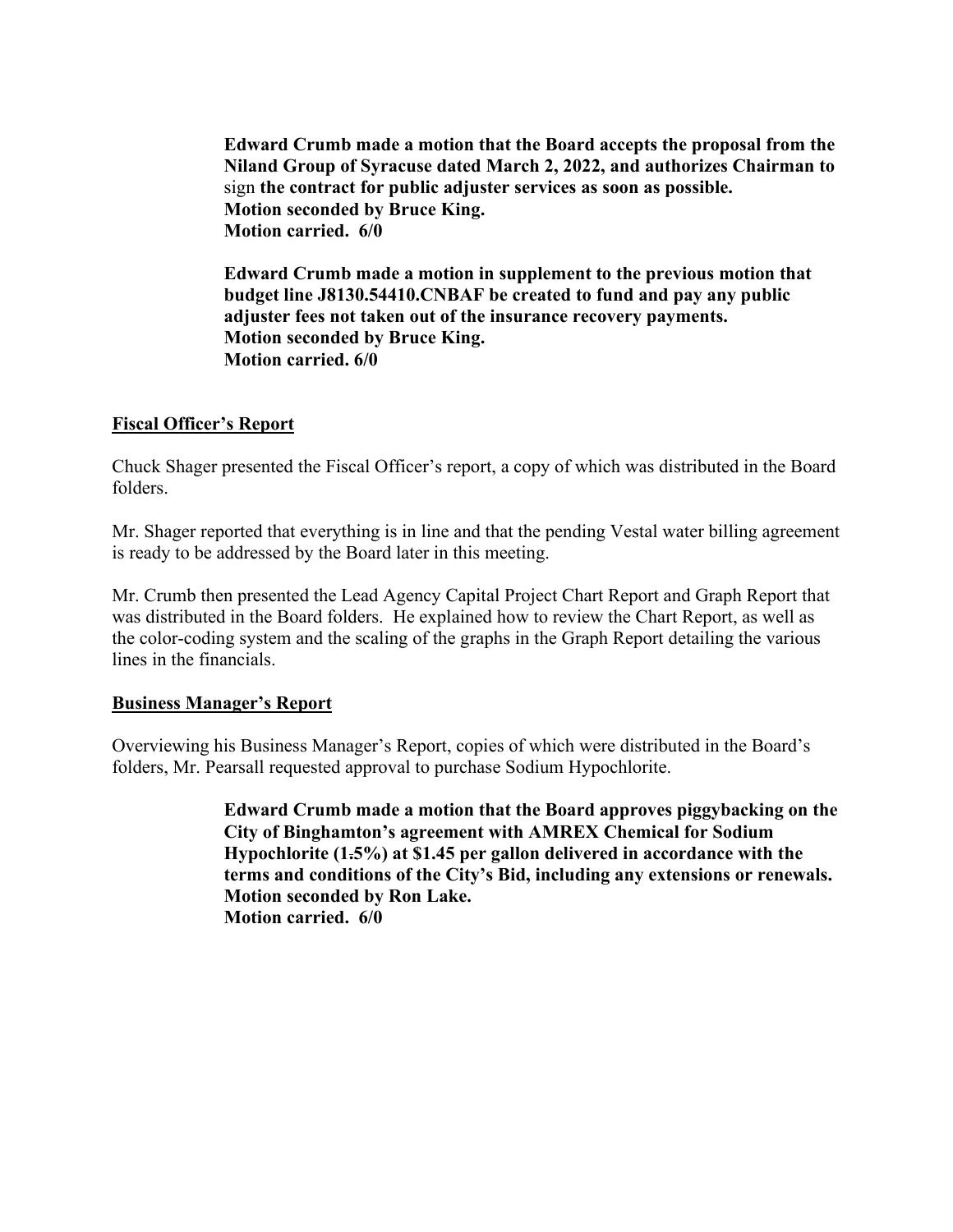Mr. Pearsall advised that there will be a 3% price increase on the piggyback agreement with Oneida County for Polymer supply.

> **Edward Crumb made a motion that the Board approves accepting the first renewal option for the 2022 year through the Oneida County supply agreement for the Polymer piggyback on the terms and conditions of which Oneida County has made us aware. Motion seconded by George Kolba. Motion carried. 6/0**

Mr. Pearsall then overviewed the clarification issue for the January 3, 2022 Paylocity proposal for payroll services which was distributed in the Board folders noting a difference in costs from the first year and the second year due to the costs of the initial set up process.

> **Edward Crumb made a motion that the Board approves to transfer from J8130.55000 (Contingency) to J8130.54434 (Payroll Services) in the amount of \$2,900.00 and that the appropriate Requests for Legislation be submitted to the owner's legislative bodies. Motion seconded by Bruce King. Motion carried. 6/0**

**Edward Crumb made a motion that the Board accepts and authorizes the Chairman to sign the updated proposal dated January 3, 2022 from Paylocity in the total** *year one* **amount of \$11,671.70 to be encumbered against and paid for from J8130.54434 (Payroll Services). Motion seconded by Bruce King. Motion carried. 6/0**

Mr. Pearsall received a request from the City of Binghamton to update a budget transfer.

**Edward Crumb made a motion that the Board requests the owners on a one time basis to waive or amend Paragraph 23G of the IMA with respect to the deadline for the making of budget transfers in the Joint Sewage Board budget post year through March 30, 2022 and that the Board requests budget transfers in the 2021 budget totaling \$900,000.00 to come from the lines that are on the chart in the Business Manager's report, the same as what we passed at the last meeting with the exception of the Health Insurance-Retirees is reduced from \$130,000.00 to \$89,000.00 based on available funds and that the remaining \$41,000.00 will come from J8130.54202 (Electricity) and that the corresponding Request for Legislation be submitted to the owner's legislative bodies. Motion seconded by Steve Andrew. Motion carried. 6/0**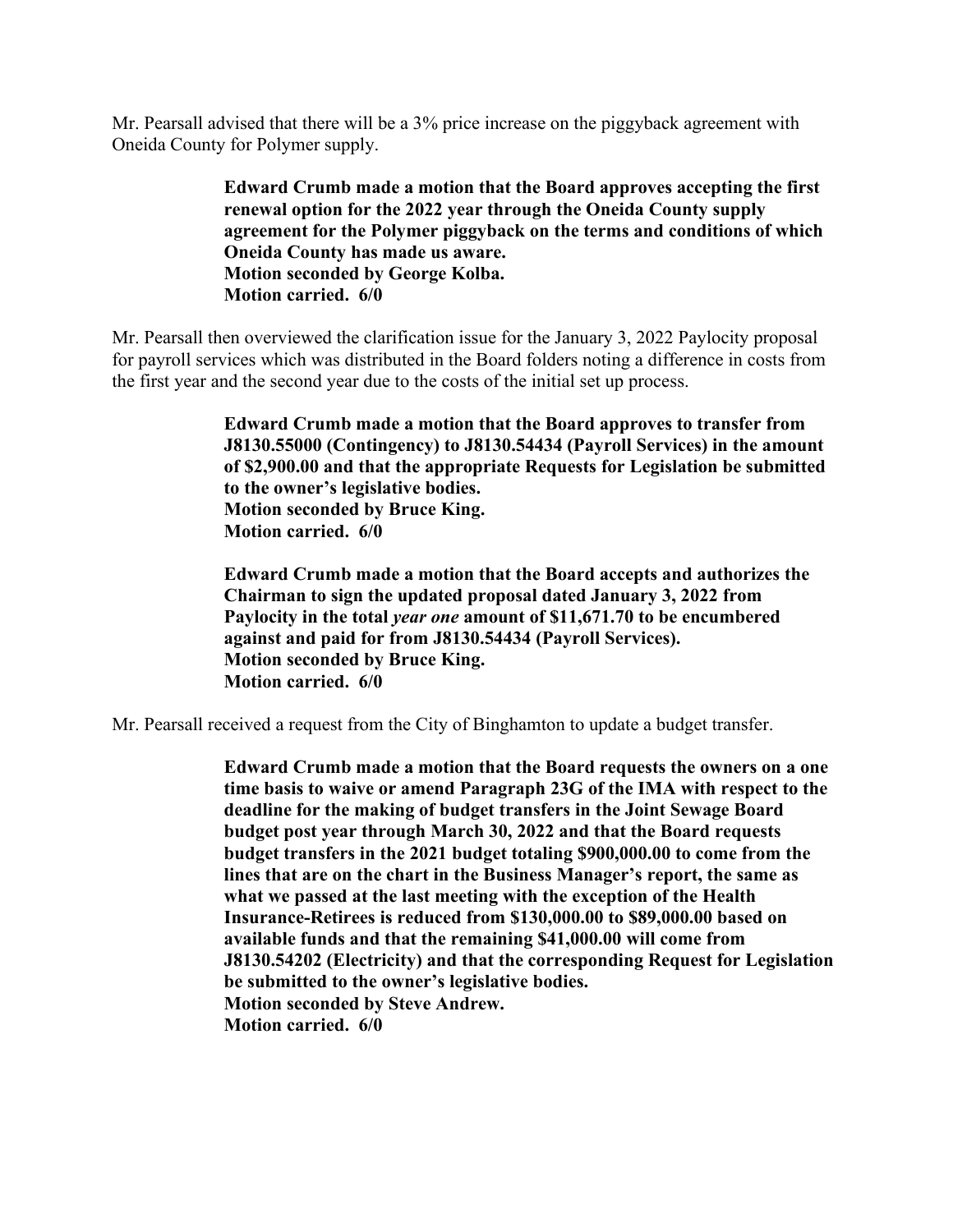Business Manager Pearsall is asking for Board approval to distribute the 2022 Rate Schedule, including Industrial Wastewater Surcharge Rates, copies of which were distributed in the Board's folders.

Edward Crumb recommended amendments to the following on the document:

- Footnote 1 to reflect a change to "...assumed that 2022 Wastewater Flow is equivalent to.."
- Footnote 6 to reflect a change to "…the latest available on 02/02/20*22*."

**Edward Crumb made a motion that with those four (4) changes that the Board accepts the proposed 2022 Rate Chart submitted by the Business Manager, retroactive to January 1, 2022, to be finalized on letterhead and sent to the industrial users. Motion seconded by Bruce King. Motion carried. 6/0** 

Mr. Pearsall submitted an amendment for water charges and use regarding the Town of Vestal water billing process. After a brief discussion between Board members, Mr. Shager and Mr. Paniccia, this matter will require further attention and will be placed on a future agenda.

Construction: George Kolba and Ron Lake – Nothing to report.

Finance: Edward Crumb – Mr. Crumb first wanted to thank the Business Manager and the Account Clerk for their support and the timely work to complete the processing of run-out claims under the 2021 Budget. He then distributed to each Board member a copy of the 2011 Procurement Policy which was enacted/used after the 2011 flood event for cleanup and recovery for their review, discussion, and consideration to develop Procurement Policy updates more in line for the cleanup and recovery after the February 18, 2022 event. Mr. Crumb advised that it will be necessary to make the appropriate changes in the language and the dollar amounts. The Board discussed what was needed to act quickly and responsibly through this emergency. The Board as a whole made the discussed changes to the subject Procurement Policy and signed the waiver of notice required under the By-Laws. The amended document as written below was then read aloud by Mr. Crumb. Board Member Steve Andrew orally agreed to the waiver on video and a copy will be mailed to him for signature. A copy of the waiver is attached to these minutes.

(*continues on the next page*)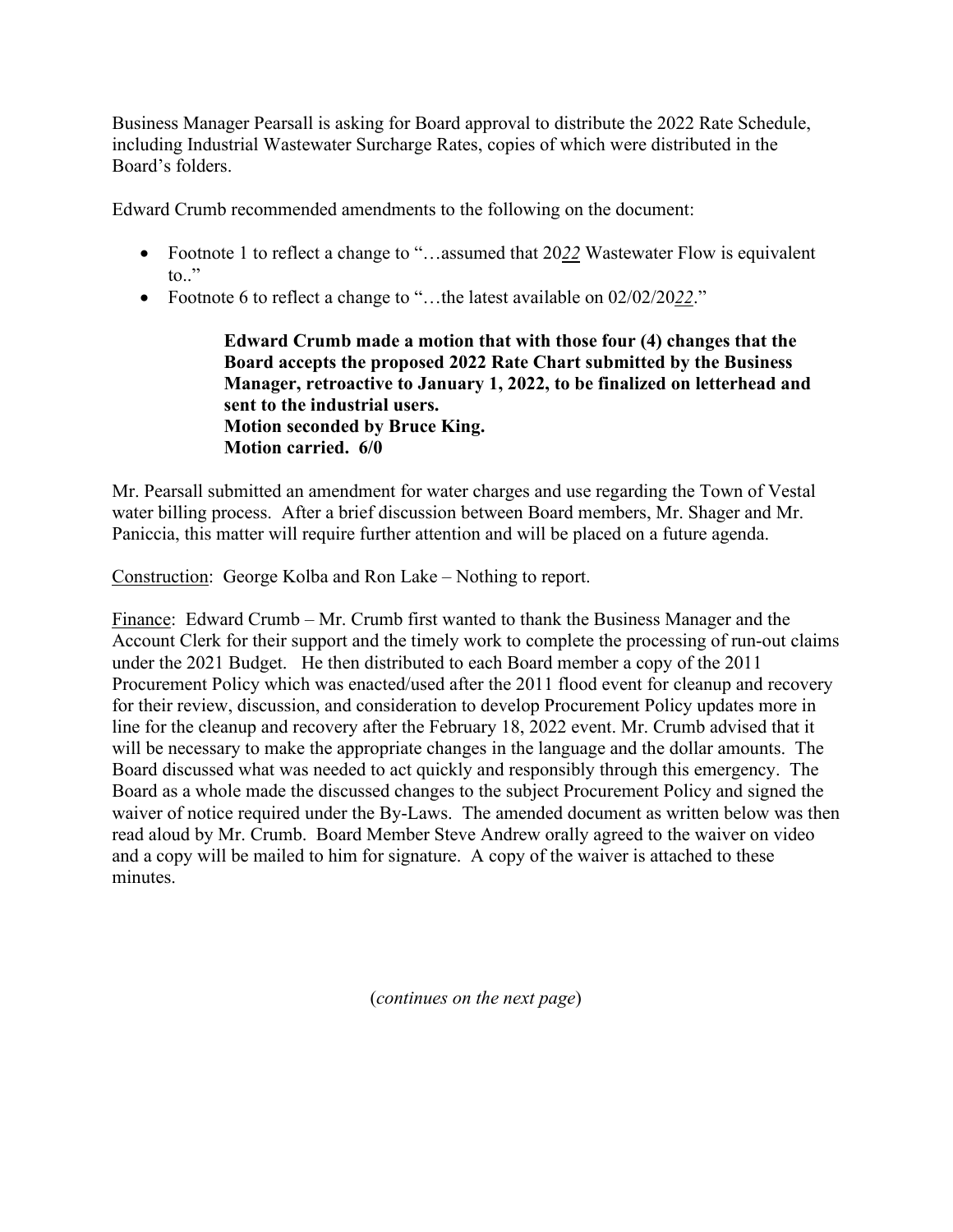#### 03/08/22 Motion

Amending the Procurement Policy of the Binghamton-Johnson City Joint Sewage Board

**PART I** – Given it has expired, Subsection C of Section 1 of the current Procurement Policy, entitled:

# C. PURCHASE CONTRACTS, PUBLIC WORKS CONTRACTS, AND LEASES RELATED TO THE SEPTEMBER 2011 FLOOD (EXPIRES AS PROVIDED BELOW)

is repealed effective immediately; and.

**PART II** – Effective immediately, the following Subsection C is added:

# C. PURCHASE CONTRACTS, PUBLIC WORKS CONTRACTS, PROFESSIONAL SERVICES AGREEMENTS, AND LEASES RELATED TO EMERGENCY PROCUREMENT

 Without being subject to any other provisions of this Policy, but subject to the legal requirement that sufficient unencumbered budget line funding exists, as confirmed in writing by the Business Manager, to support the award of any contract,

1) for contracts to purchase commodities, public works contracts, professional services, and leases of equipment (not to exceed one [1] year in duration) in an amount not to exceed \$1,000,000.00 per contract related to matters for which the Board has determined that there exists a public emergency, the Superintendent may award contracts, regardless of the amount thereof, without securing quotes, proposals or bids.

Contracts awarded by the Superintendent pursuant to the authority granted under this Section 1(C) shall not be counted towards the limits of authority set forth in Section 2.

Any awards made on or before the date of expiration of the emergency declared by the Board (or, if applicable, the date of Modification or termination) shall be honored even if the purchases, public works, professional services, or leases are completed after that date, but no contract extensions, modifications or change orders which increase scope or cost may be made or issued after such date (or, if applicable, the date of modification or termination).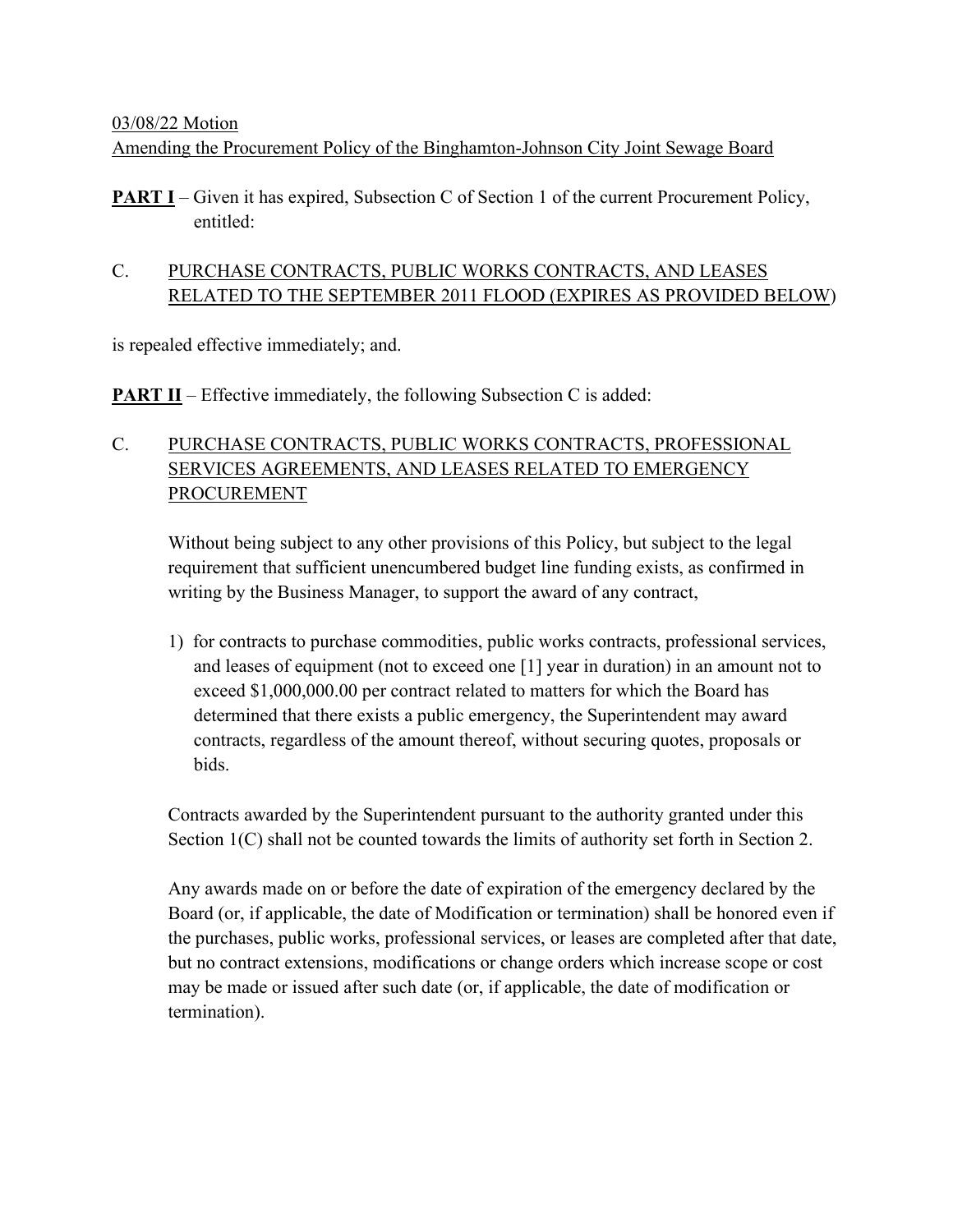**Edward Crumb made a motion that the Board accepts the foregoing amended Procurement Policy for Purchase Contracts, Public Works Contracts and Leases Related to Emergency Procurement Motion seconded by Bruce King. Abstained. Steve Andrew. Motion carried. 5/0/1**

Flow Management: Edward Crumb – Mr. Crumb spoke about the NY-Alert notification from the Village of Johnson City, as a result of which inflows to the TPS have been running 2-3 times typical flows, copies of which were distributed in the Board's folders.

Ad Hoc: Bruce King – Nothing to report.

Personnel: Steve Andrew – Mr. Andrew advised he has not heard anything from the Union as of late. Superintendent Wagner and Senior Operator Afify made a request to the Board for approval to allow a sick bank donation of individual employees for to an employee with a special need. The Board advised it was unnecessary for them to become involved at this point.

Correspondence: Michele Cuevas – Previously discussed noting the reappointment of Board members Ron Lake which expires March 1, 2023, and Edward Crumb which expires March 1, 2025.

Old Business: None

New Business: Joint Sewage Board Elections

**Chris Papastrat nominated Edward Crumb as Chairman effective April 1, 2022. Ron Lake seconds the nomination. Edward Crumb accepts the nomination.** 

**Steve Andrew nominated George Kolba as Chairman effective April 1, 2022. Bruce King seconds the nomination. George Kolba accepts the nomination.** 

**No further nominations were made. Nominations were closed.**

**Vote was 3 for Crumb/ and 3 for Kolba. Neither candidate was elected.**

The Board will then follow the By-Laws protocol/provision for a Chairman Pro Tem on April 1, 2022.

#### Executive Session:

**Steve Andrew made a motion to go into Executive Session to discuss pending litigation. Motion seconded by Edward Crumb.**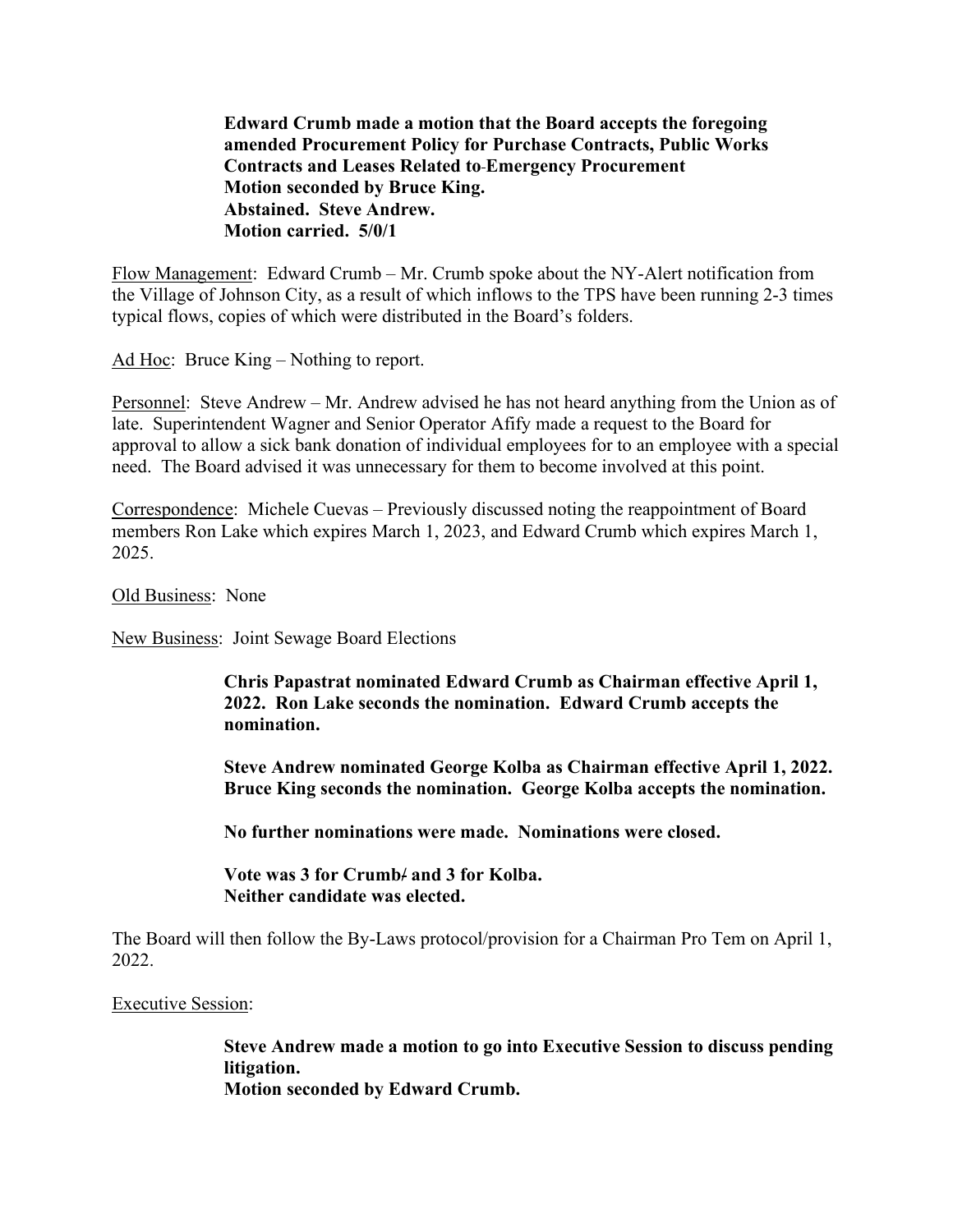#### **Motion carried. 6/0**

At 6:20PM the Board entered into Executive Session.

**Chris Papastrat made a motion to exit Executive Session. Motion seconded by Edward Crumb. Motion carried. 6/0** 

At 6:42PM the Board exited Executive Session. No action was taken during the Executive Session.

After Board discussion, Edward Crumb was appointed to attend the upcoming BAF litigation mediation meetings to be held in New York City as the Board Member representative.

> **Bruce King made a motion for Edward Crumb to be the Joint Sewage Board Member representative for the BAF litigation mediation meetings in NYC and reimbursable expenses in accordance with the Board's Travel Policy shall not exceed \$2,000.00 and to be encumbered and paid from budget line J8130.54701A. Mr. Crumb to submit travel and expense report to the Business Manager. Motion seconded by George Kolba Motion carried. 6/0**

**Motion to adjourn was made by Chris Papastrat. Motion seconded by Steve Andrew. Motion carried. 6/0** 

Meeting adjourned at 6:45PM.

The next regular meeting is April 12, 2022 at 3:30PM.

Respectfully submitted,

Janet Smith Transcriptionist

cc: Board Members Mayor Kraham, City of Binghamton Mayor Meaney, Village of Johnson City City Clerk, City of Binghamton Village Clerk/Treasurer, Village of Johnson City Alfred Paniccia, Esq. Chuck Shager, Fiscal Officer Elliott Wagner, Superintendent Brown & Brown Empire State Haylor, Freyer & Coon